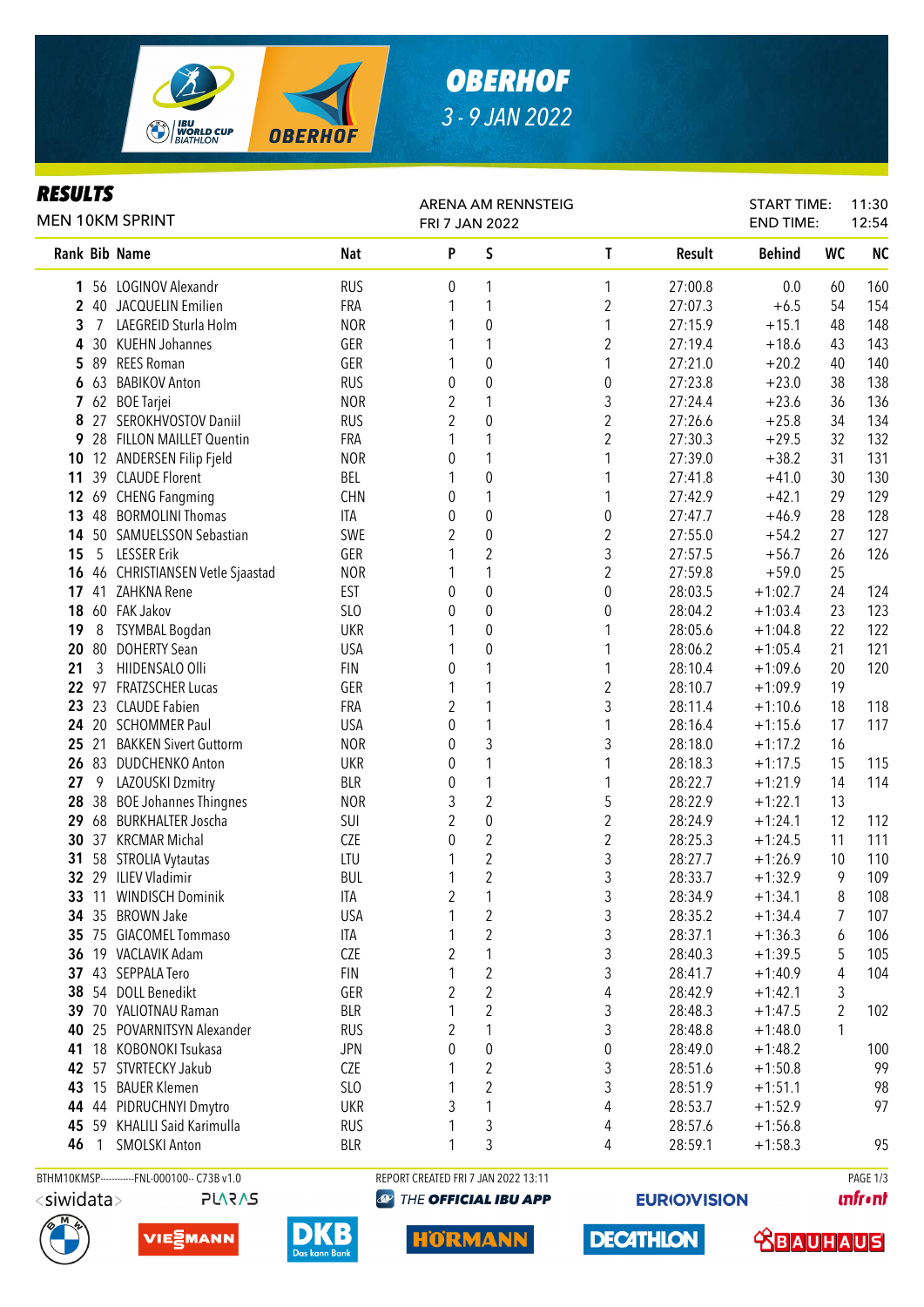

# *OBERHOF 3 - 9 JAN 2022*

#### *RESULTS*

| nljvli j<br><b>MEN 10KM SPRINT</b> |                |                                              |            | <b>ARENA AM RENNSTEIG</b><br>FRI 7 JAN 2022 |                         |                         |         | <b>START TIME:</b><br><b>END TIME:</b> |    | 11:30<br>12:54 |
|------------------------------------|----------------|----------------------------------------------|------------|---------------------------------------------|-------------------------|-------------------------|---------|----------------------------------------|----|----------------|
|                                    |                | <b>Rank Bib Name</b>                         | <b>Nat</b> | P                                           | S                       | $\mathsf{T}$            | Result  | <b>Behind</b>                          | WC | <b>NC</b>      |
|                                    |                | 47 52 DESTHIEUX Simon                        | <b>FRA</b> | 1                                           | 2                       | 3                       | 29:00.9 | $+2:00.1$                              |    |                |
| 48                                 |                | 49 NELIN Jesper                              | SWE        | 1                                           | 3                       | 4                       | 29:01.8 | $+2:01.0$                              |    | 93             |
| 49                                 | 91             | <b>BIONAZ Didier</b>                         | <b>ITA</b> | 1                                           | 1                       | $\overline{\mathbf{c}}$ | 29:02.7 | $+2:01.9$                              |    |                |
| 50                                 |                | 36 LEITNER Felix                             | AUT        | 1                                           | 1                       | $\overline{2}$          | 29:05.5 | $+2:04.7$                              |    | 91             |
| 51                                 |                | 34 NAWRATH Philipp                           | GER        | 2                                           | $\mathfrak{Z}$          | 5                       | 29:05.6 | $+2:04.8$                              |    |                |
|                                    |                | 52 107 TSVETKOV Maksim                       | <b>RUS</b> | 1                                           | 3                       | 4                       | 29:05.8 | $+2:05.0$                              |    |                |
|                                    |                | 53 100 PLANKO Lovro                          | SLO        | 0                                           | $\overline{c}$          | 2                       | 29:06.9 | $+2:06.1$                              |    | 88             |
|                                    |                | 54 53 SIMA Michal                            | <b>SVK</b> | 0                                           | $\overline{2}$          | $\overline{c}$          | 29:08.9 | $+2:08.1$                              |    | 87             |
| 55                                 |                | 73 EDER Simon                                | AUT        |                                             | 1                       | $\overline{c}$          | 29:11.1 | $+2:10.3$                              |    | 86             |
|                                    |                | 56 42 LABASTAU Mikita                        | <b>BLR</b> | 2                                           | 1                       | 3                       | 29:11.8 | $+2:11.0$                              |    |                |
| 57                                 |                | 32 PONSILUOMA Martin                         | SWE        | 3                                           | $\overline{2}$          | 5                       | 29:16.4 | $+2:15.6$                              |    | 84             |
|                                    |                | 57 108 SIIMER Kristo                         | EST        | 1                                           | 1                       | $\overline{2}$          | 29:16.4 | $+2:15.6$                              |    | 84             |
| 59                                 |                | 10 BARTKO Simon                              | <b>SVK</b> | 0                                           | $\overline{2}$          | $\overline{2}$          | 29:19.7 | $+2:18.9$                              |    | 82             |
|                                    |                | 60 102 ZAWOL Marcin                          | POL        | 0                                           | 1                       | 1                       | 29:32.1 | $+2:31.3$                              |    | 81             |
| 61                                 | 6              | <b>STEFANSSON Malte</b>                      | SWE        | 2                                           | $\overline{2}$          | 4                       | 29:32.6 | $+2:31.8$                              |    |                |
|                                    |                | 62 88 PATRIJUKS Aleksandrs                   | LAT        | 1                                           | 3                       | 4                       | 29:33.7 | $+2:32.9$                              |    | 79             |
| 63                                 |                | 61 RUNNALLS Adam                             | CAN        | 0                                           | 4                       | 4                       | 29:33.9 | $+2:33.1$                              |    | 78             |
|                                    |                | 64 33 DOVZAN Miha                            | SLO        | 0                                           | $\overline{2}$          | $\overline{2}$          | 29:37.3 | $+2:36.5$                              |    |                |
|                                    |                | 65 65 ERMITS Kalev                           | <b>EST</b> | 1                                           | 3                       | 4                       | 29:42.3 | $+2:41.5$                              |    | 76             |
| 66                                 | $\overline{4}$ | PRYMA Artem                                  | <b>UKR</b> | 2                                           | $\overline{2}$          | 4                       | 29:42.8 | $+2:42.0$                              |    |                |
| 67                                 |                | 71 GUNKA Jan                                 | POL        | 0                                           | 3                       | 3                       | 29:43.5 | $+2:42.7$                              |    | 74             |
| 68                                 |                | 76 DYUSSENOV Asset                           | KAZ        |                                             | $\overline{c}$          | 3                       | 29:51.3 | $+2:50.5$                              |    | 73             |
| 69                                 |                | 94 MISE Edgars                               | LAT        |                                             | $\pmb{0}$               | 1                       | 29:52.3 | $+2:51.5$                              |    | 72             |
| 70                                 |                | 82 GERDZHIKOV Dimitar                        | <b>BUL</b> | 1                                           | 1                       | $\overline{\mathbf{c}}$ | 29:52.7 | $+2:51.9$                              |    | 71             |
| 71                                 |                | 78 FEMLING Peppe                             | SWE        | 1                                           | 3                       | 4                       | 29:54.9 | $+2:54.1$                              |    |                |
| 72                                 |                | 22 MUKHIN Alexandr                           | KAZ        | 0                                           | 3                       | 3                       | 29:58.6 | $+2:57.8$                              |    | 69             |
|                                    |                | 73 101 BOCHARNIKOV Sergey                    | <b>BLR</b> | 2                                           | 3                       | 5                       | 30:01.5 | $+3:00.7$                              |    |                |
|                                    |                | 74 66 PERROT Eric                            | FRA        | 3                                           | 1                       | 4                       | 30:03.1 | $+3:02.3$                              |    |                |
| 75                                 |                | 26 BURNOTTE Jules                            | CAN        | 3                                           | $\overline{c}$          | 5                       | 30:03.9 | $+3:03.1$                              |    | 66             |
|                                    |                | 76 105 LESIUK Taras                          | <b>UKR</b> | $\overline{2}$                              | 3                       | 5                       | 30:05.6 | $+3:04.8$                              |    |                |
|                                    |                | 77 55 GUZIK Grzegorz                         | POL        | 3                                           | 1                       | 4                       | 30:05.9 | $+3:05.1$                              |    | 64             |
|                                    |                | 78 79 TRSAN Rok                              | SLO        | 0                                           | 1                       | 1                       | 30:06.1 | $+3:05.3$                              |    |                |
|                                    |                | 79 96 KIERS Trevor                           | CAN        | 3                                           | $\overline{\mathbf{c}}$ | 5                       | 30:17.9 | $+3:17.1$                              |    | 62             |
|                                    |                | 80 77 KAUKENAS Tomas                         | LTU        | 3                                           | 0                       | 3                       | 30:23.4 | $+3:22.6$                              |    | 61             |
|                                    |                | 81 109 TODEV Blagoy                          | <b>BUL</b> |                                             | 3                       | 4                       | 30:24.2 | $+3:23.4$                              |    | 59             |
|                                    |                | 82 81 ENKHBAT Enkhsaikhan                    | MGL        |                                             | 1                       | $\boldsymbol{2}$        | 30:24.3 | $+3:23.5$                              |    | 57             |
|                                    |                | 83 64 HORNIG Vitezslav                       | <b>CZE</b> |                                             | $\pmb{0}$               | 1                       | 30:26.0 | $+3:25.2$                              |    |                |
|                                    |                | 84 45 MAKAROV Maksim                         | MDA        | 2                                           | 1                       | 3                       | 30:27.6 | $+3:26.8$                              |    | 53             |
|                                    |                | 85 17 SINAPOV Anton                          | <b>BUL</b> | 3                                           | 1                       | 4                       | 30:33.5 | $+3:32.7$                              |    |                |
|                                    |                | 86 16 GUIGONNAT Antonin                      | FRA        | 3                                           | 3                       |                         | 30:38.5 | $+3:37.7$                              |    |                |
|                                    |                | 87 104 ZHANG Chunyu                          | <b>CHN</b> |                                             | 3                       | 6                       |         | $+3:40.5$                              |    | 47             |
|                                    |                |                                              |            |                                             |                         | 4                       | 30:41.3 |                                        |    |                |
|                                    |                | 88 24 JAKOB Patrick                          | AUT        | 0                                           | $\overline{\mathbf{c}}$ | 2                       | 30:47.0 | $+3:46.2$                              |    | 45             |
|                                    |                | 89 103 KOMATZ David                          | AUT        | 2                                           | 2                       | 4                       | 30:50.1 | $+3:49.3$                              |    |                |
| 90                                 |                | 92 BRANDT Oskar                              | SWE        | 2                                           | 3                       | 5                       | 30:51.6 | $+3:50.8$                              |    |                |
|                                    |                | 91 72 FLORE Raul                             | <b>ROU</b> | 1                                           | 1                       | $\boldsymbol{2}$        | 30:53.3 | $+3:52.5$                              |    | 39             |
|                                    |                | 92 90 SZCZUREK Lukasz                        | POL        | 1                                           | $\overline{2}$          | 3                       | 30:53.8 | $+3:53.0$                              |    |                |
|                                    |                | BTHM10KMSP------------FNL-000100-- C73B v1.0 |            | REPORT CREATED FRI 7 JAN 2022 13:11         |                         |                         |         |                                        |    | PAGE 2/3       |

<siwidata>

**PLARAS** 







**@** THE OFFICIAL IBU APP

**HORMANN** 

**EURIO)VISION** 

**DECATHLON** 

*<u><u>Infront</u>*</u>

**TRAUHAUS**